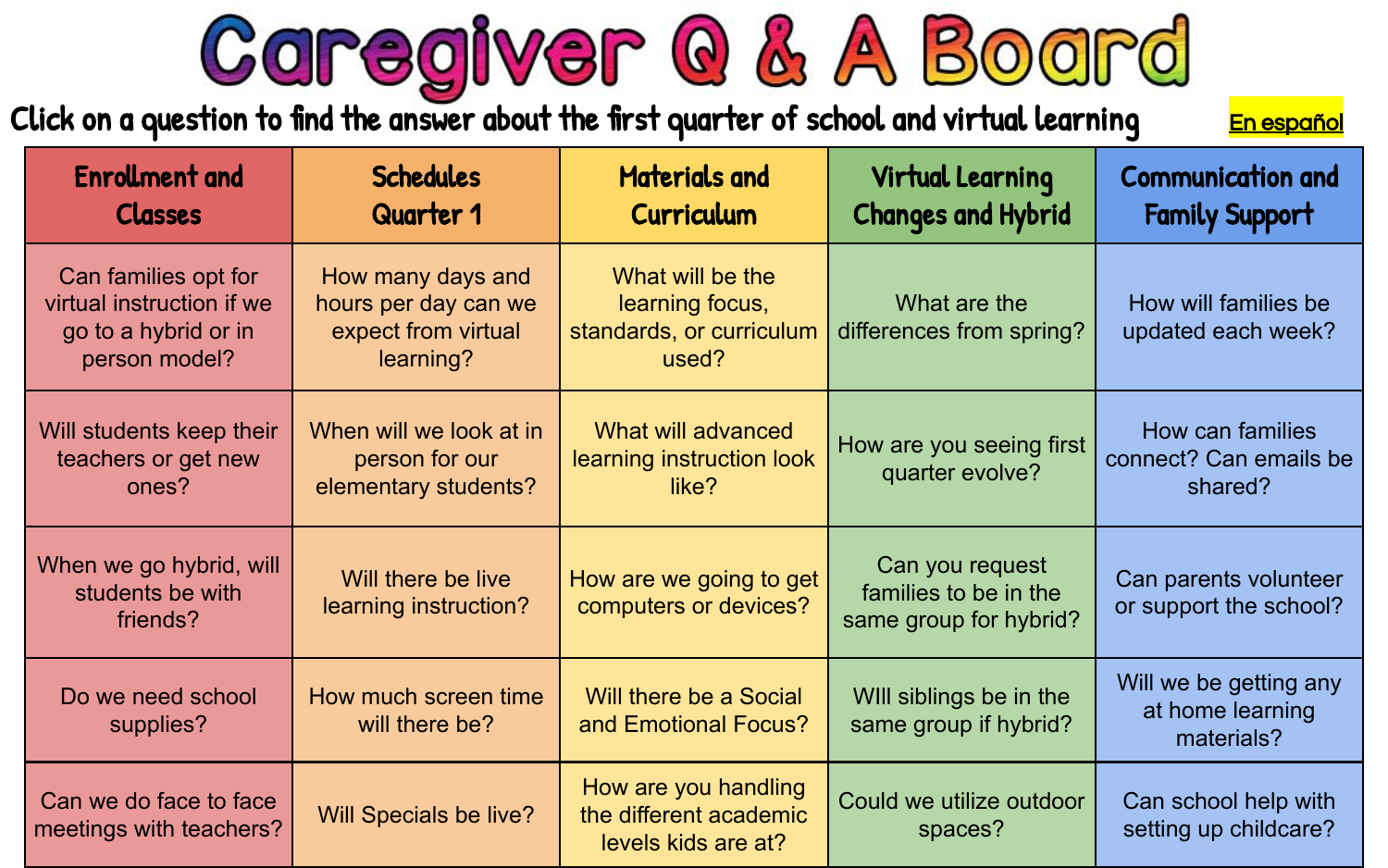# <span id="page-1-0"></span>Can families opt for virtual instruction if we go to a hybrid or in person model?

At this point, there may be an option for some families to stay virtual if we return to in person or hybrid instruction. However this may be offerered district wide. This information will be made available as we know more.

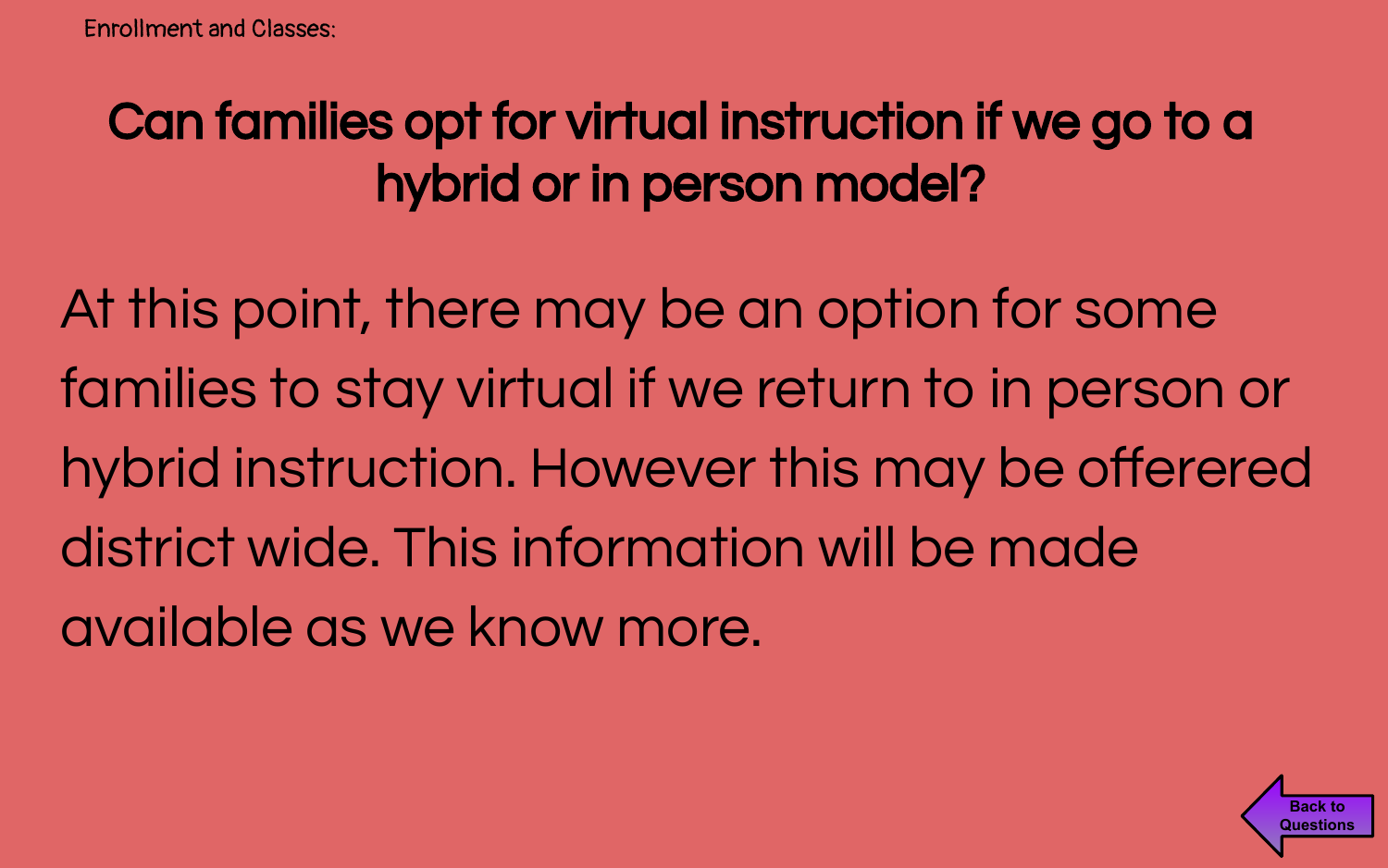#### <span id="page-2-0"></span>Will students keep their teachers or get new ones?

We will work to keep groups of students together when possible, and will work between grade levels to maintain relationships and foster new ones with both staff and students.

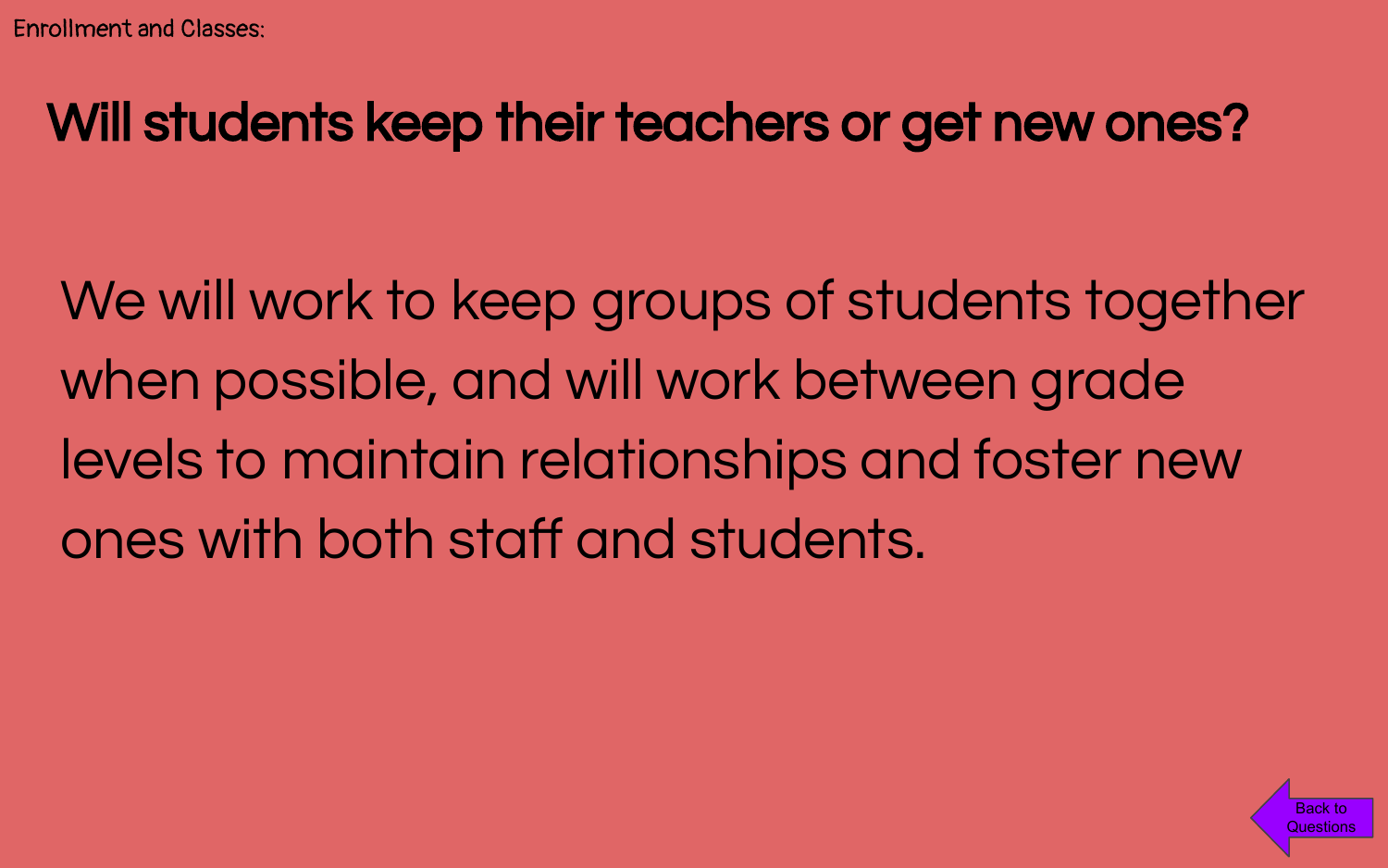## <span id="page-3-0"></span>Will students stay in the same cohort of children?

We will do our best to ensure children are with other children they know and have friendships with in order to foster community.

Back to **[Questions](#page-0-0)**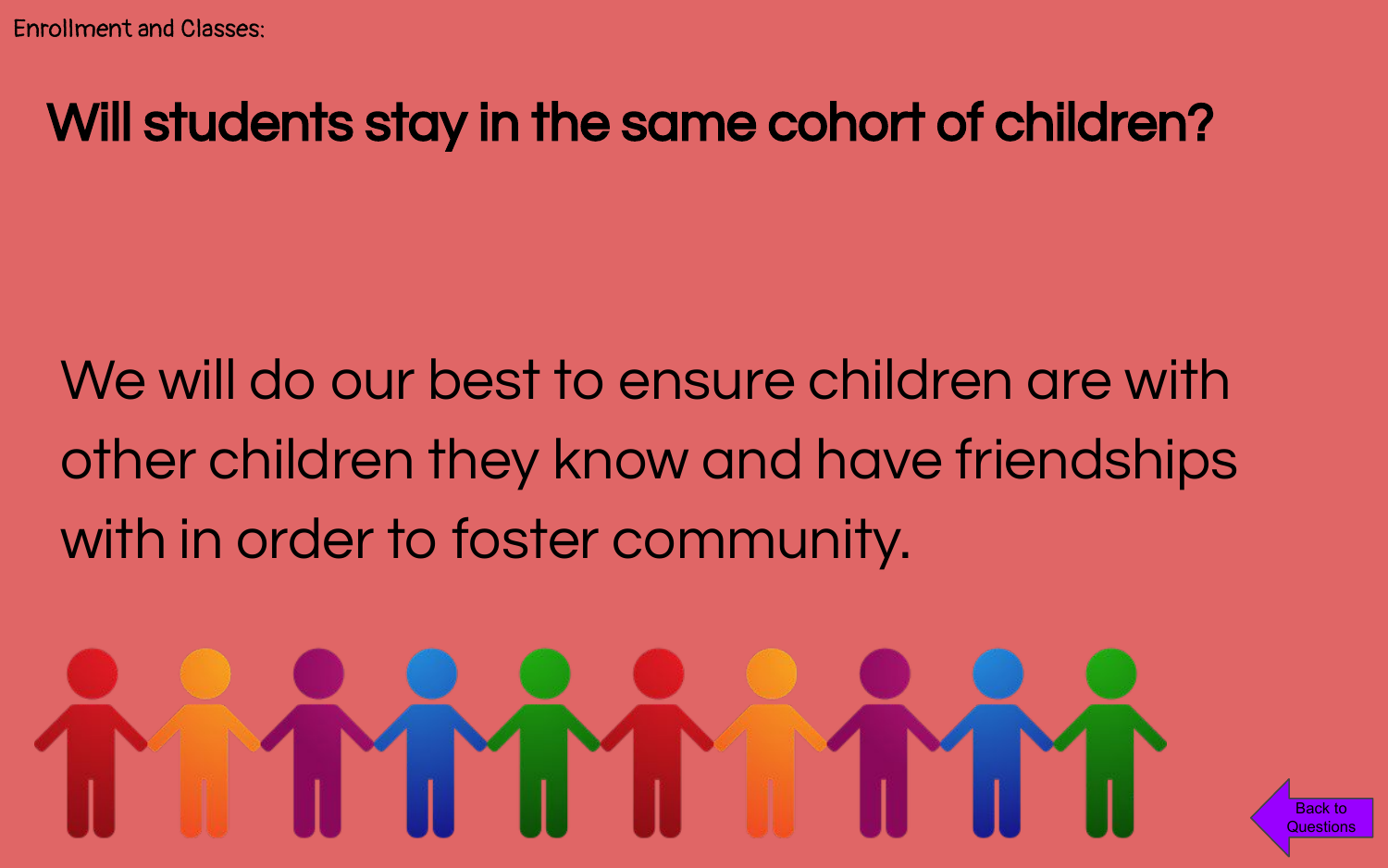### <span id="page-4-0"></span>Do we need to get school supplies?

- Here is the official MMSD Covid Supply list if you want to take advantage of sales now. MMSD is working with community partners to put together home learning kits that will be distributed to any family who needs supplies and materials. More information to come.
- For those who ordered supply kits from the PTO, we are working to develop a plan to get those to students prior to our start.



Back to **[Questions](#page-0-0)**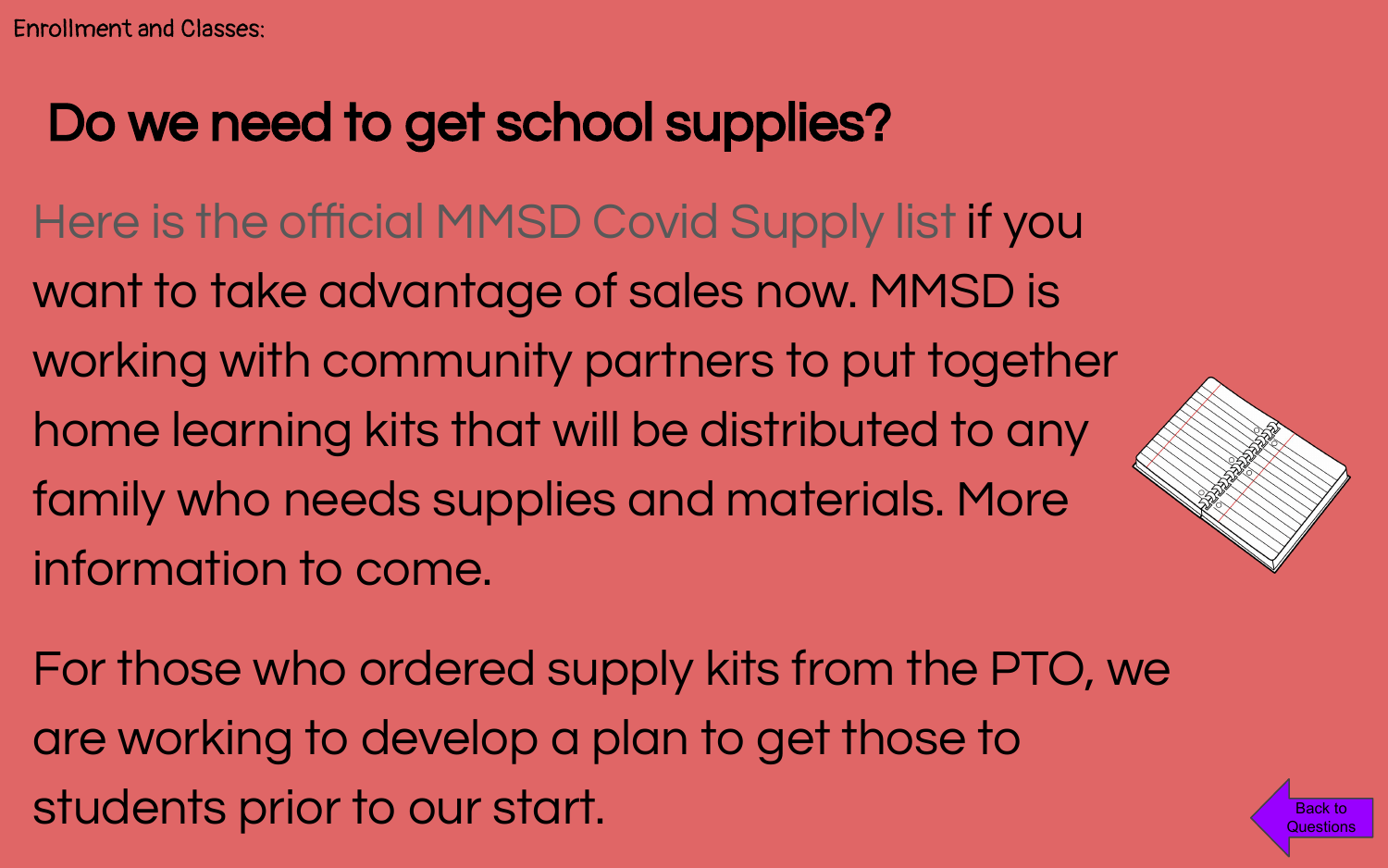### <span id="page-5-0"></span>Can we do face to face meetings with teachers?

Right now teachers are not permitted to meet in person with children or parents. We will reassess as we get closer to the start of the school year taking into account guidance from Public Health and social distancing guidelines.

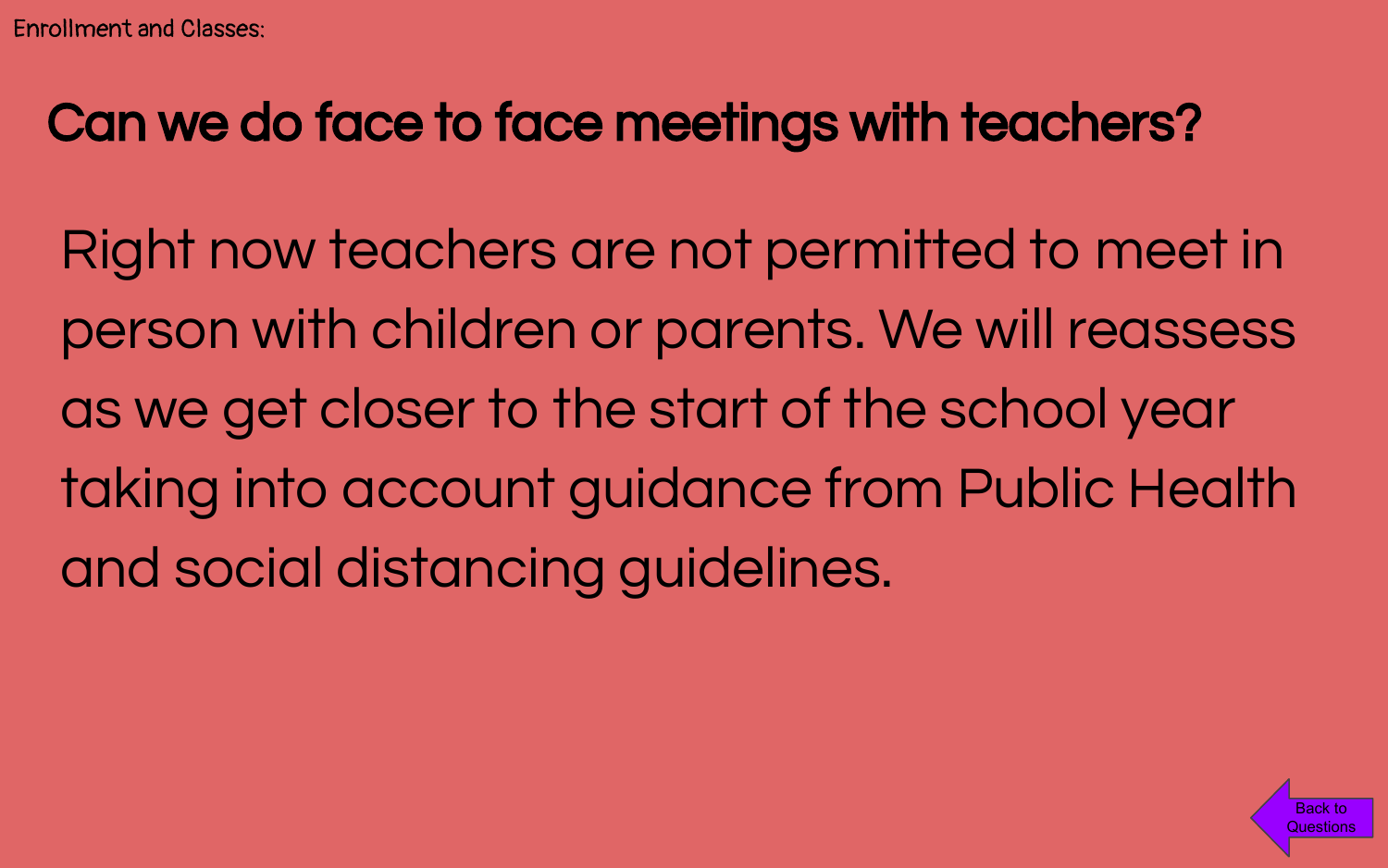# <span id="page-6-0"></span>How many days and hours per day can we expect from virtual learning?

Students will be "at school" four days a week. We can expect a blend of live and recorded (synchronous and asynchronous respectively)lessons with about 100 minutes of synchronous teaching a day and some additional work that can be done independently. We will offer lessons for families to access on their own time as well. Wednesdays will be a fully asynchronous learning day.

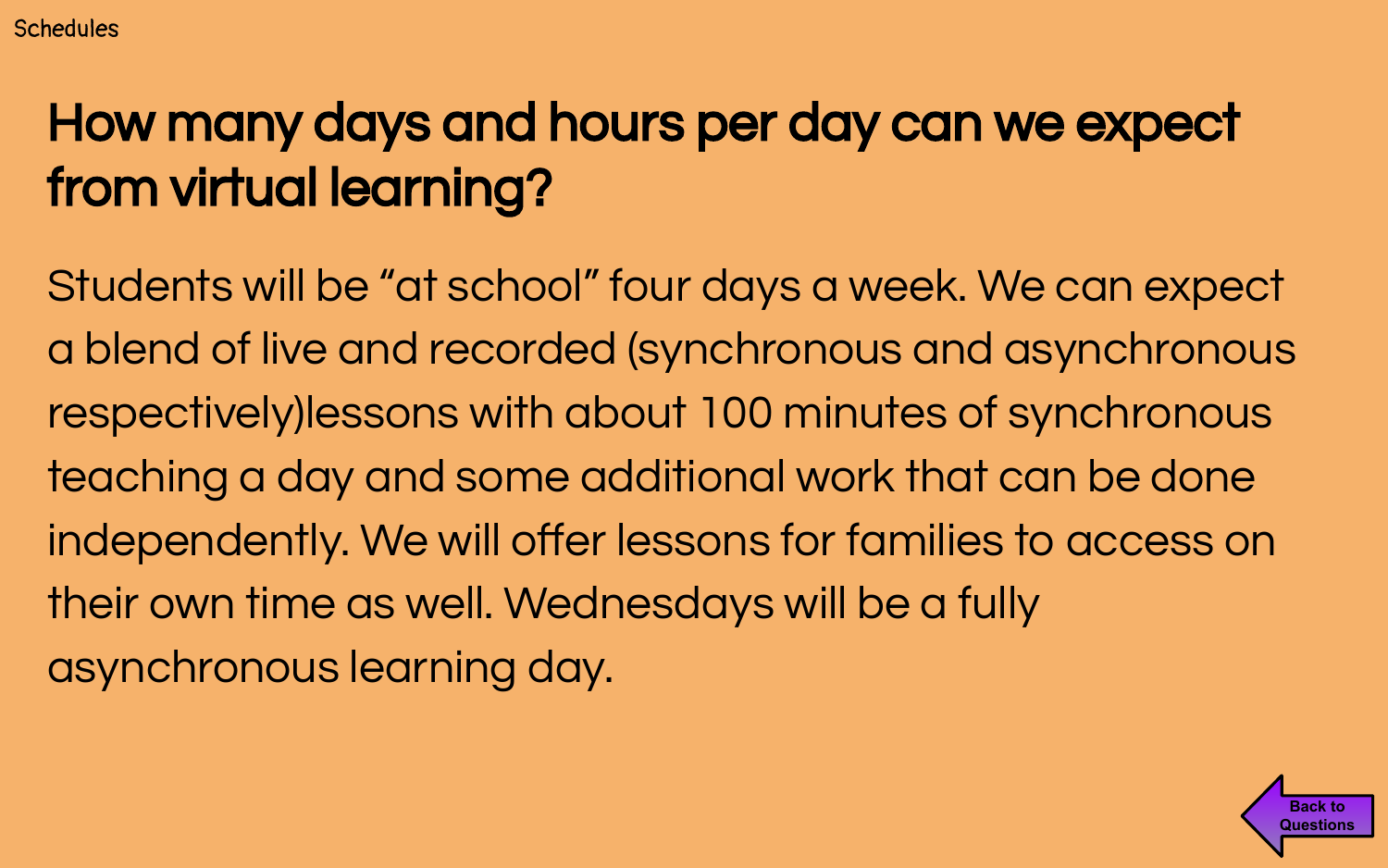# <span id="page-7-0"></span>When will we look at in person for our elementary students?

The district has confirmed virtual learning through October 30th (1st quarter). In a recent board meeting they brought up the idea of coming back in grade level bands, prioritizing the youngest students coming back first, but more information will be forthcoming and made at the district level.

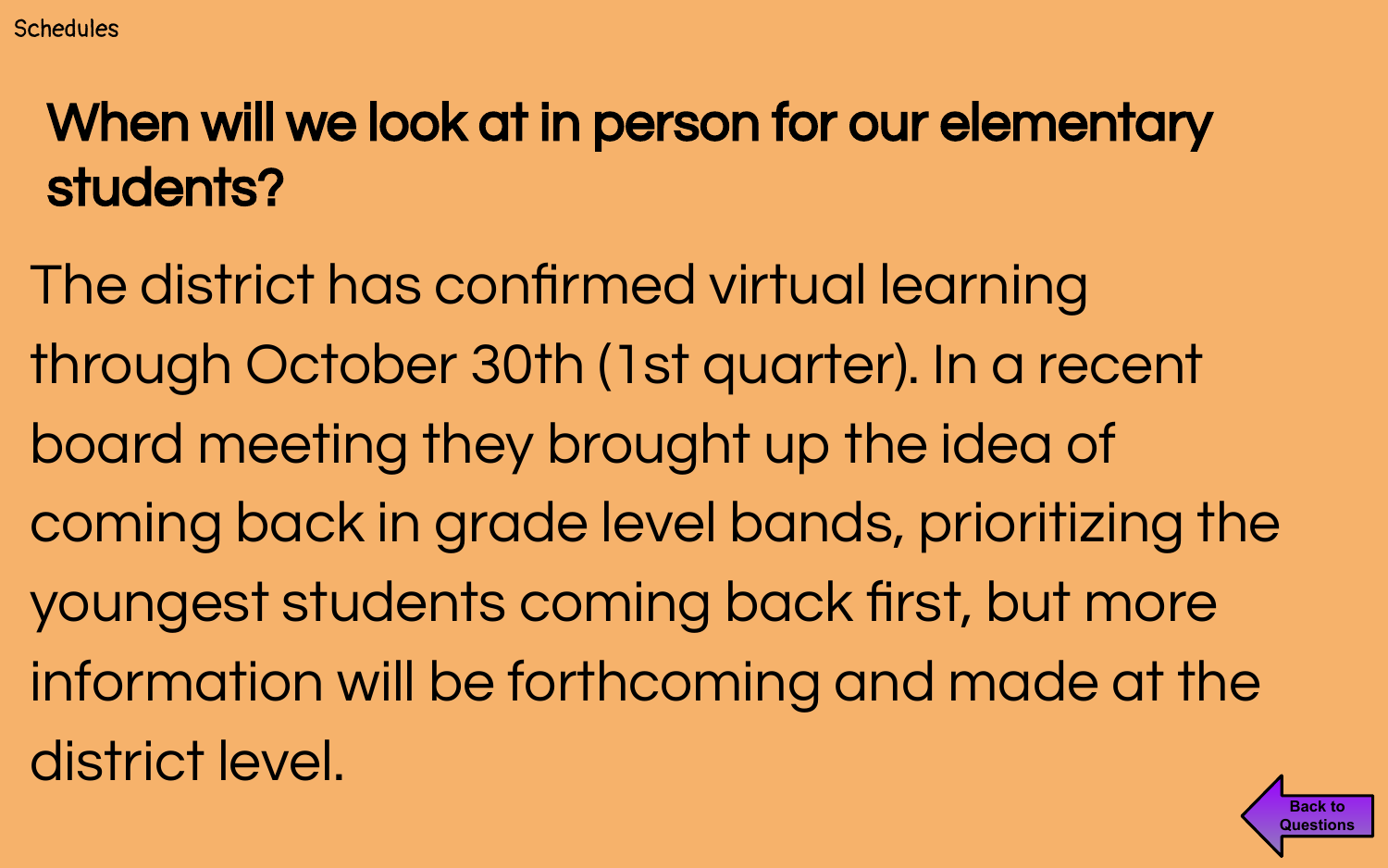# <span id="page-8-0"></span>Will there be live learning instruction?

Yes. We will refer to this as synchronous teaching. You can anticipate your child to engage in large and small groups with a teacher four days a week (Monday, Tuesday, Thursday, Friday). While your child will have a homeroom teacher, you can expect that they will engage with many different teachers over the course of each week.

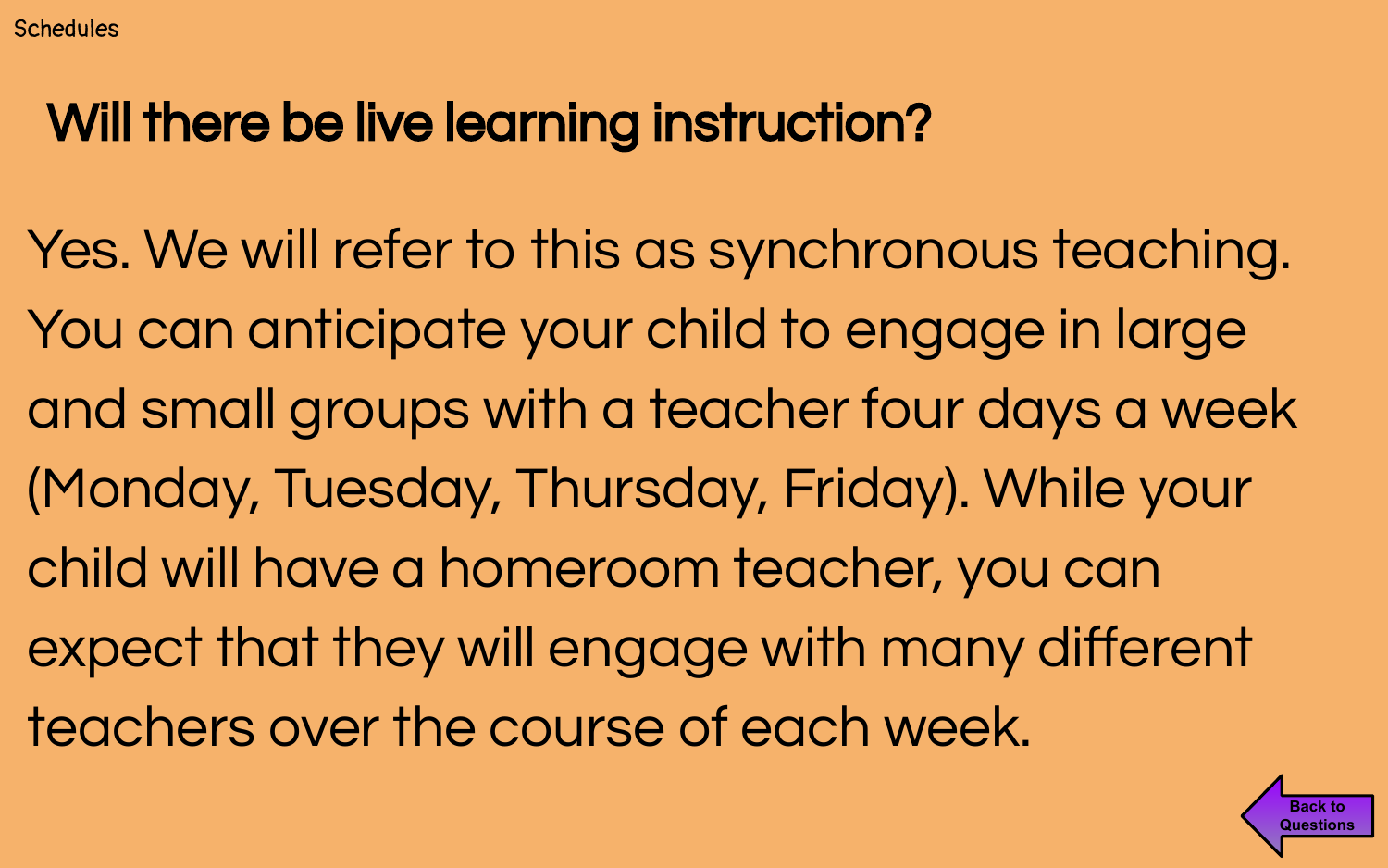#### <span id="page-9-0"></span>How much screen time will there be?

This will vary based on grade level and days of the week. Students will engage in synchronous learning with their teachers and independent work using Seesaw on screens.

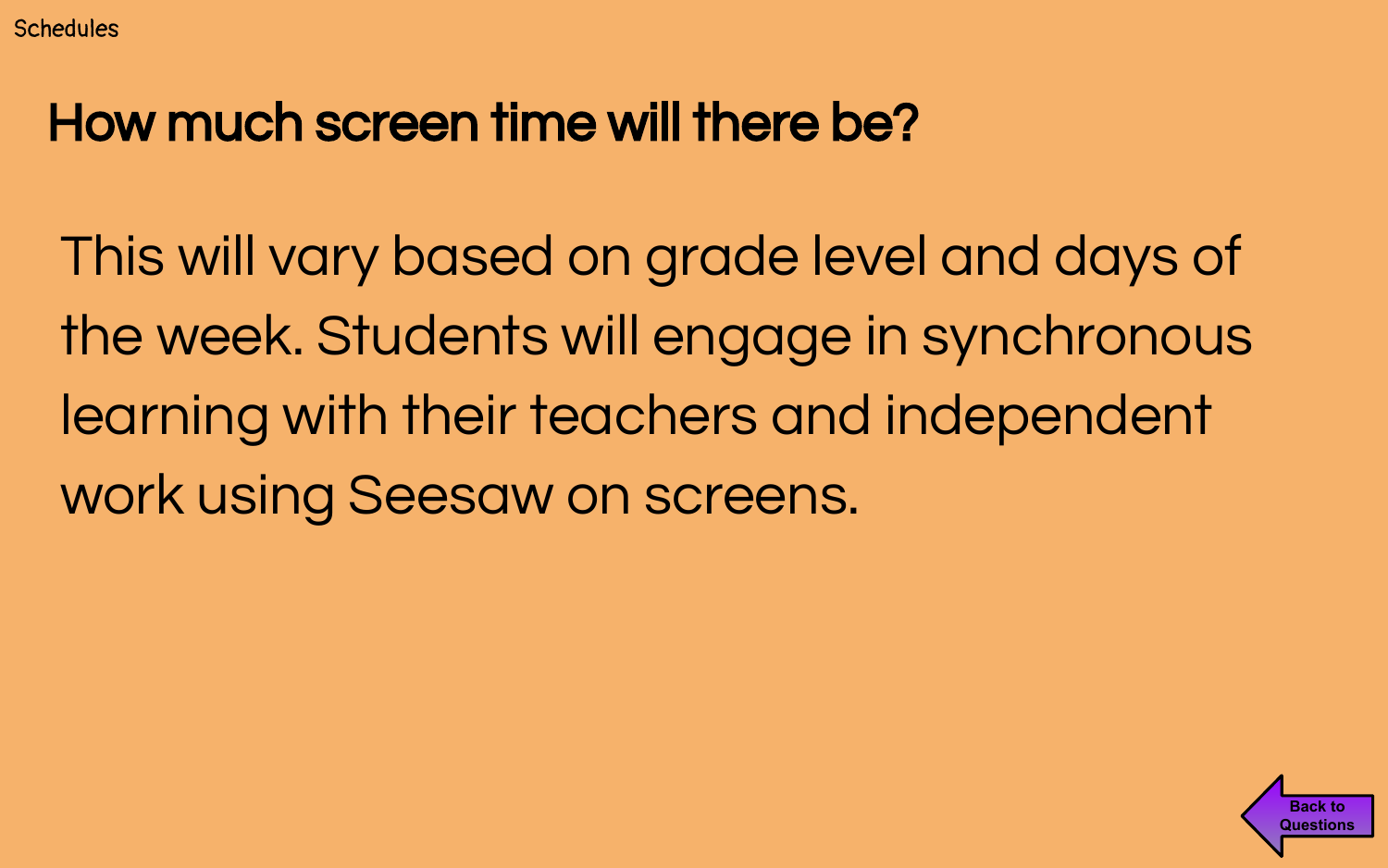## <span id="page-10-0"></span>Will Specials be live?

Yes, some specials classes will be taught synchronously (live on zoom). There will be options for asynchronous specials access as well.

Specials include art, music, physical education, and strings for fifth graders. More info to come!

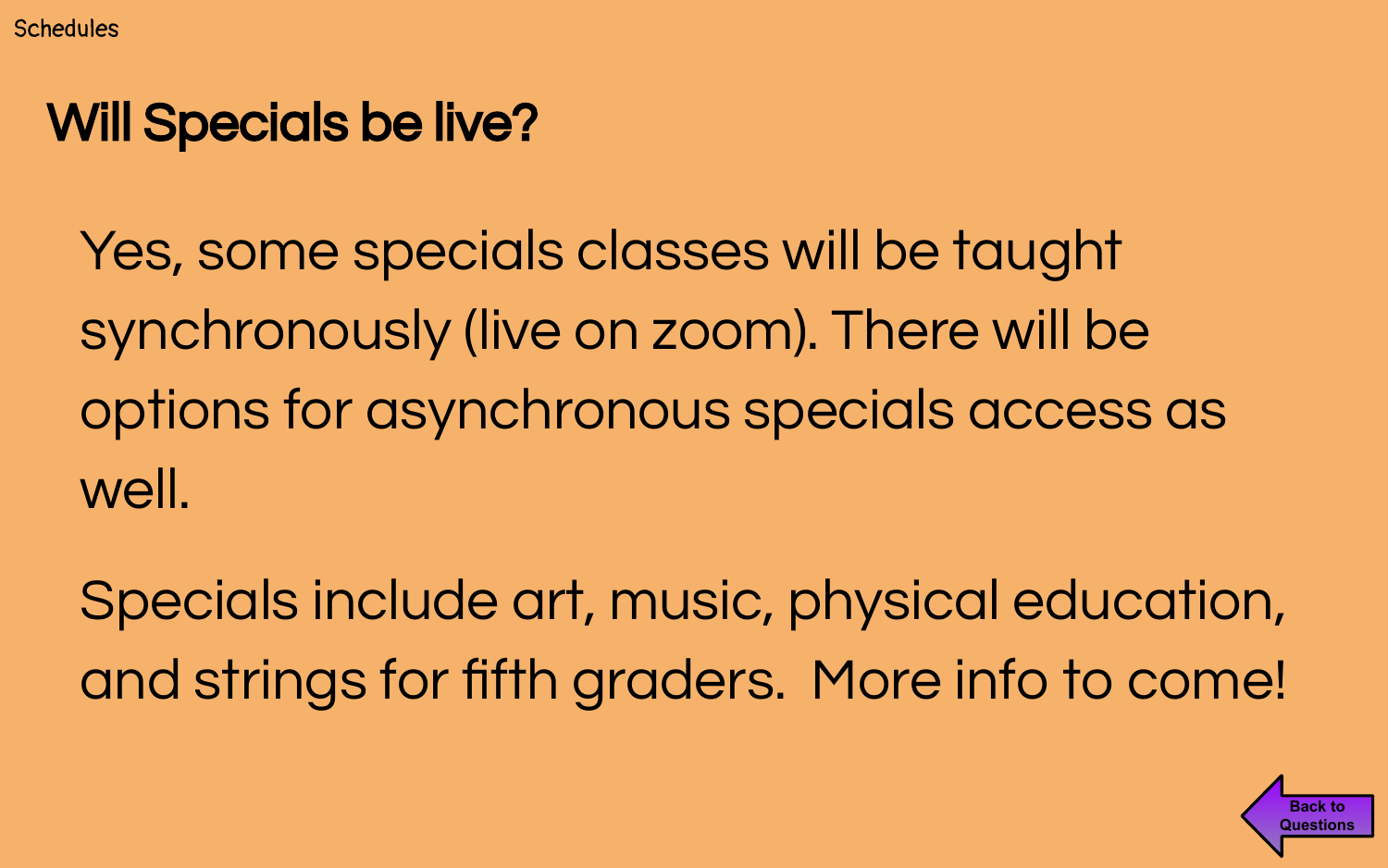# <span id="page-11-0"></span>What will be the learning focus, standards, or curriculum used?

We will continue to use the MMSD curriculum used during the school year for Social Emotional Learning, Literacy, Math, and Science, in a modified format. We will provide grade level lessons with scaffolds and extensions for students who may need those.

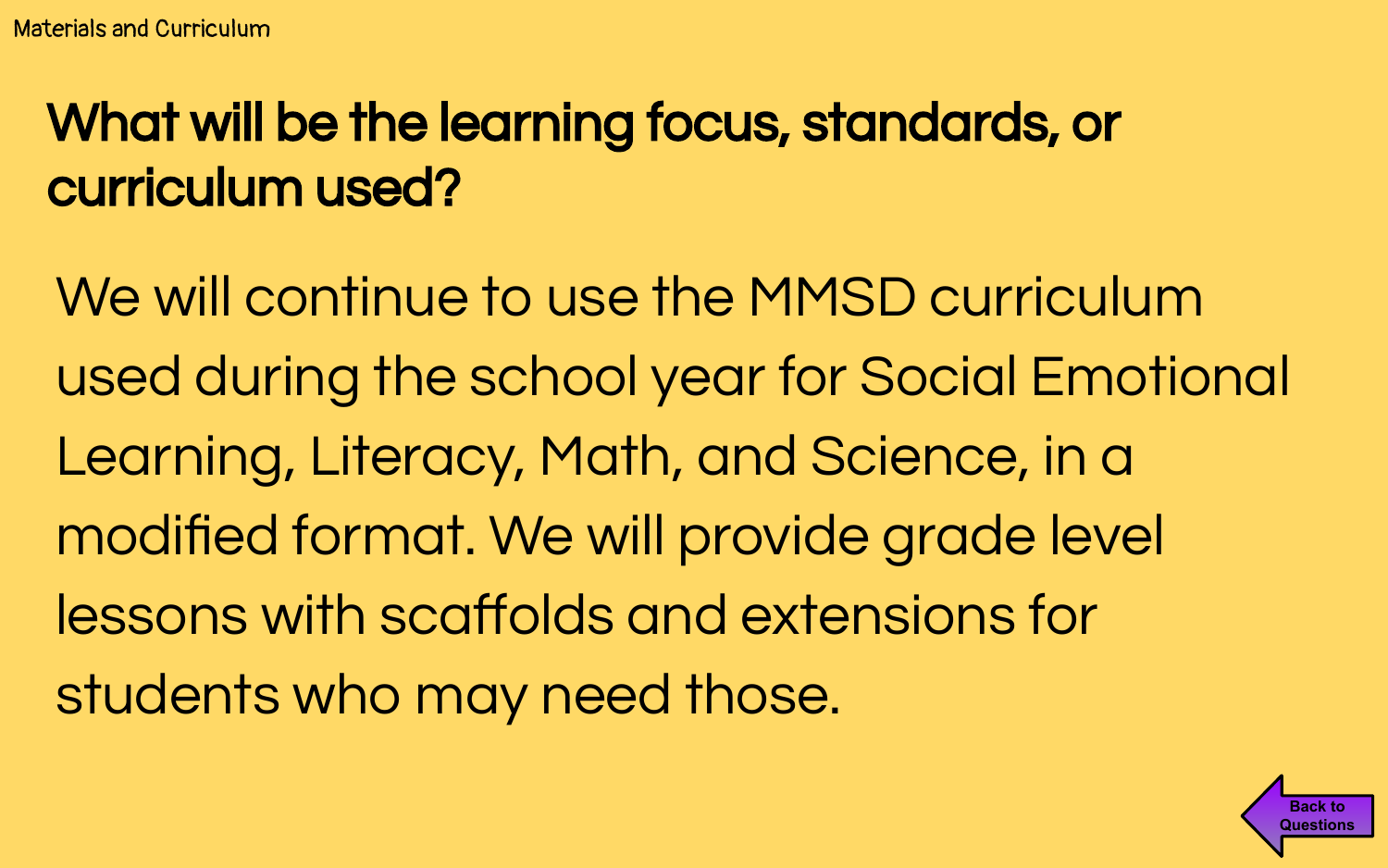# <span id="page-12-0"></span>What will advanced learning instruction look like?

Our Advanced Learning Specialist will be working with all grades to support extensions of lessons and differentiate materials. She will work with some small groups of learners in extending lessons or supporting talent development of **students** 

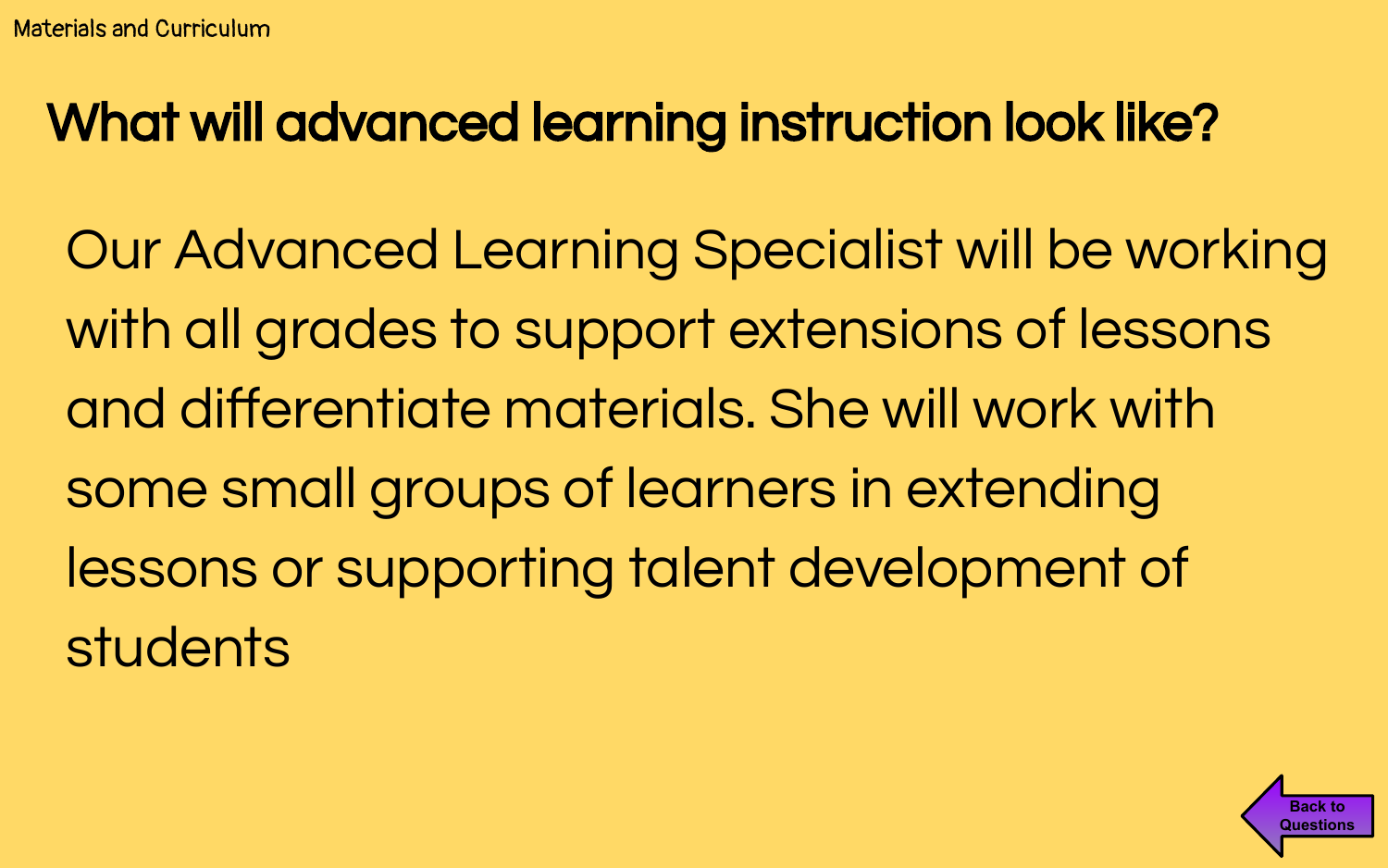#### <span id="page-13-0"></span>How are we going to get computers or devices?

We are still waiting on information from the district about device distribution. We will do all we can to get devices into the hands of any student who is in need of a device. Contact Dana Prager ([drprager@madison.k12.wi.us\)](mailto:drprager@madison.k12.wi.us) if you would like to request a laptop or require support with a device.

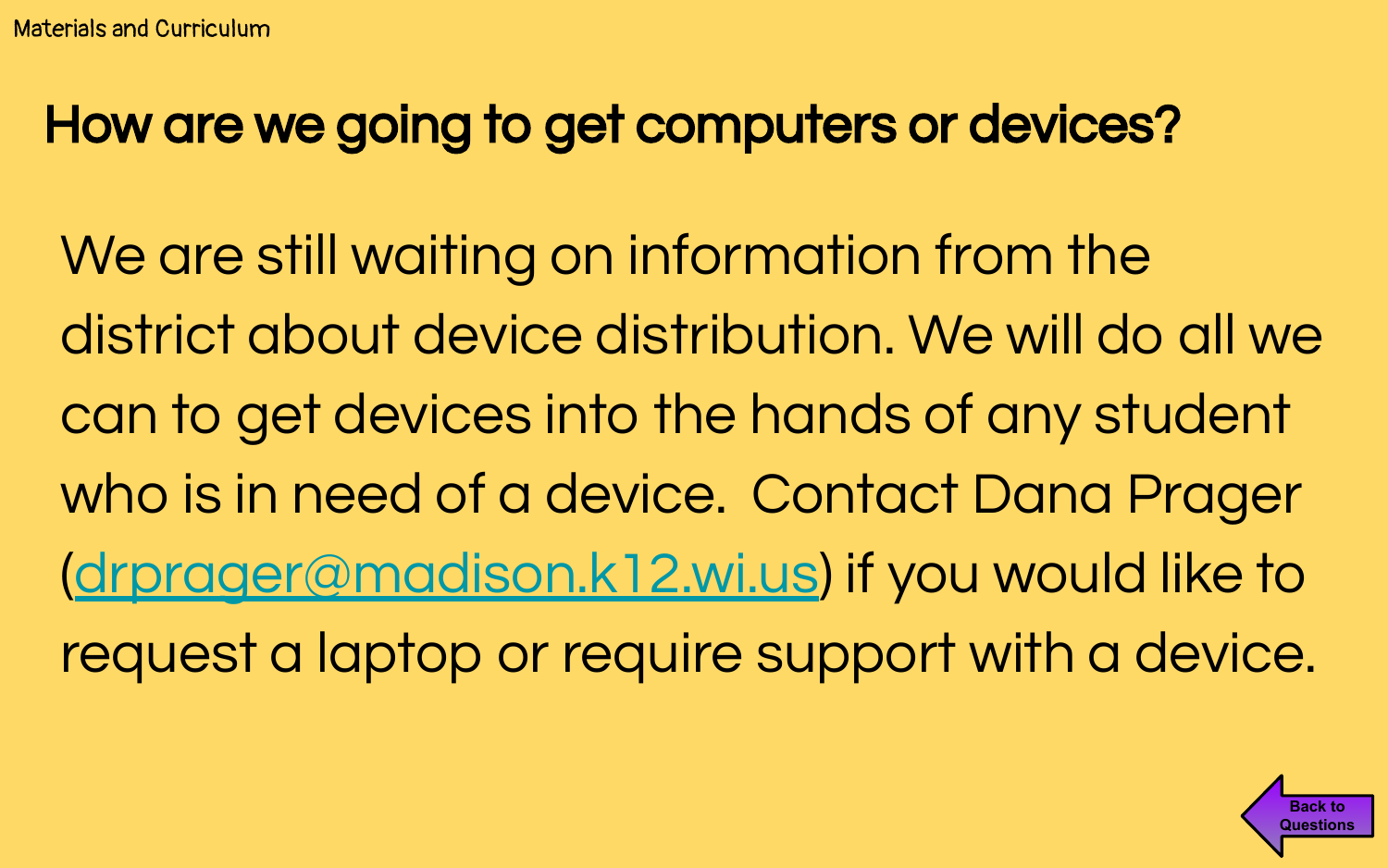#### <span id="page-14-0"></span>Will there be a Social and Emotional Focus?

Our school strongly believes in direct social and emotional teaching and will be focused on fostering a classroom and school community. You can anticipate approaches to both goals in virtual learning this quarter.

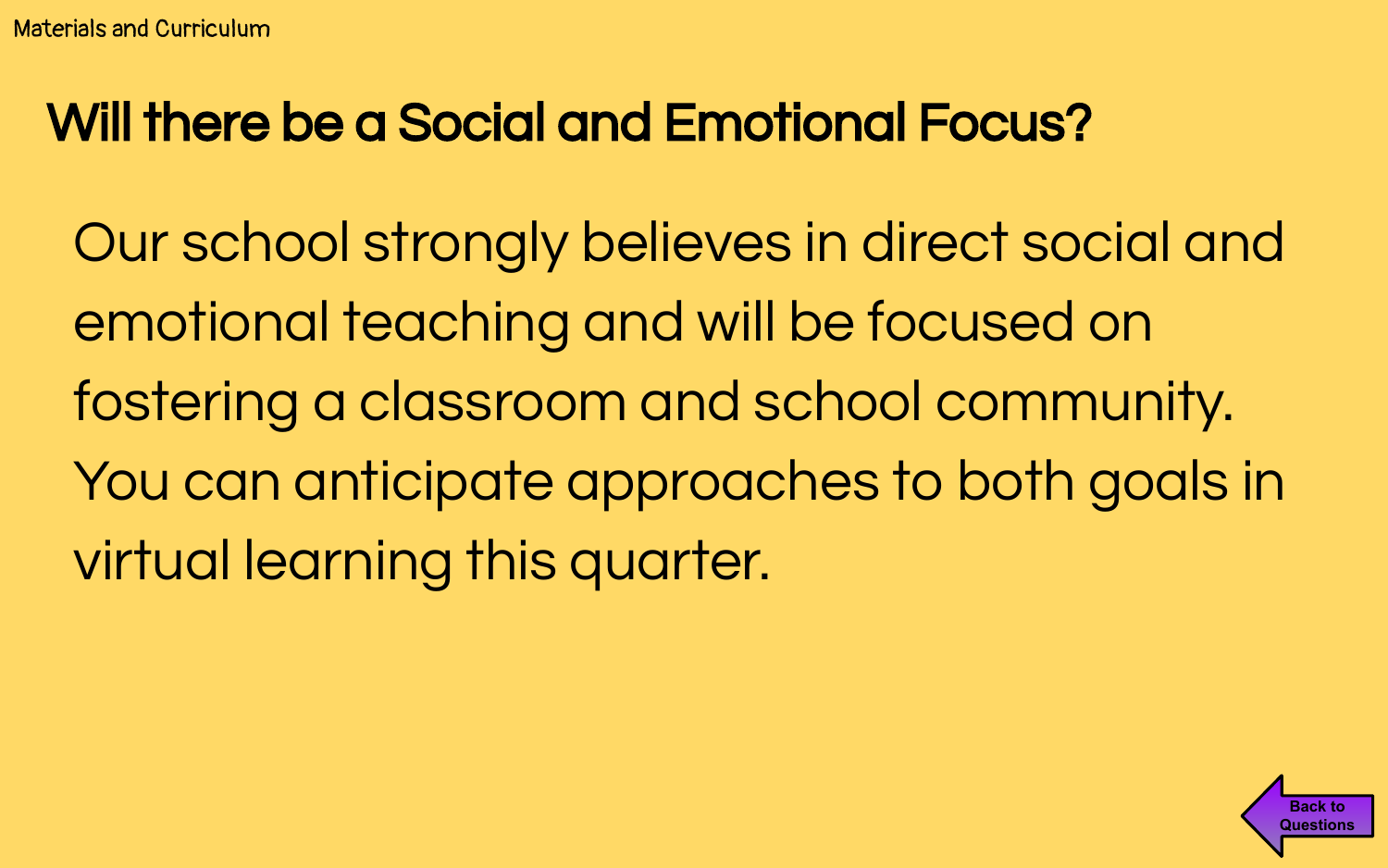# <span id="page-15-0"></span>How are you handling the different academic levels kids are at?

We will provide grade level instruction to all students with space for differentiation in small groups with a teacher. This could be the advanced learning teacher, special ed teacher, reading interventionist, ESL or classroom teacher.

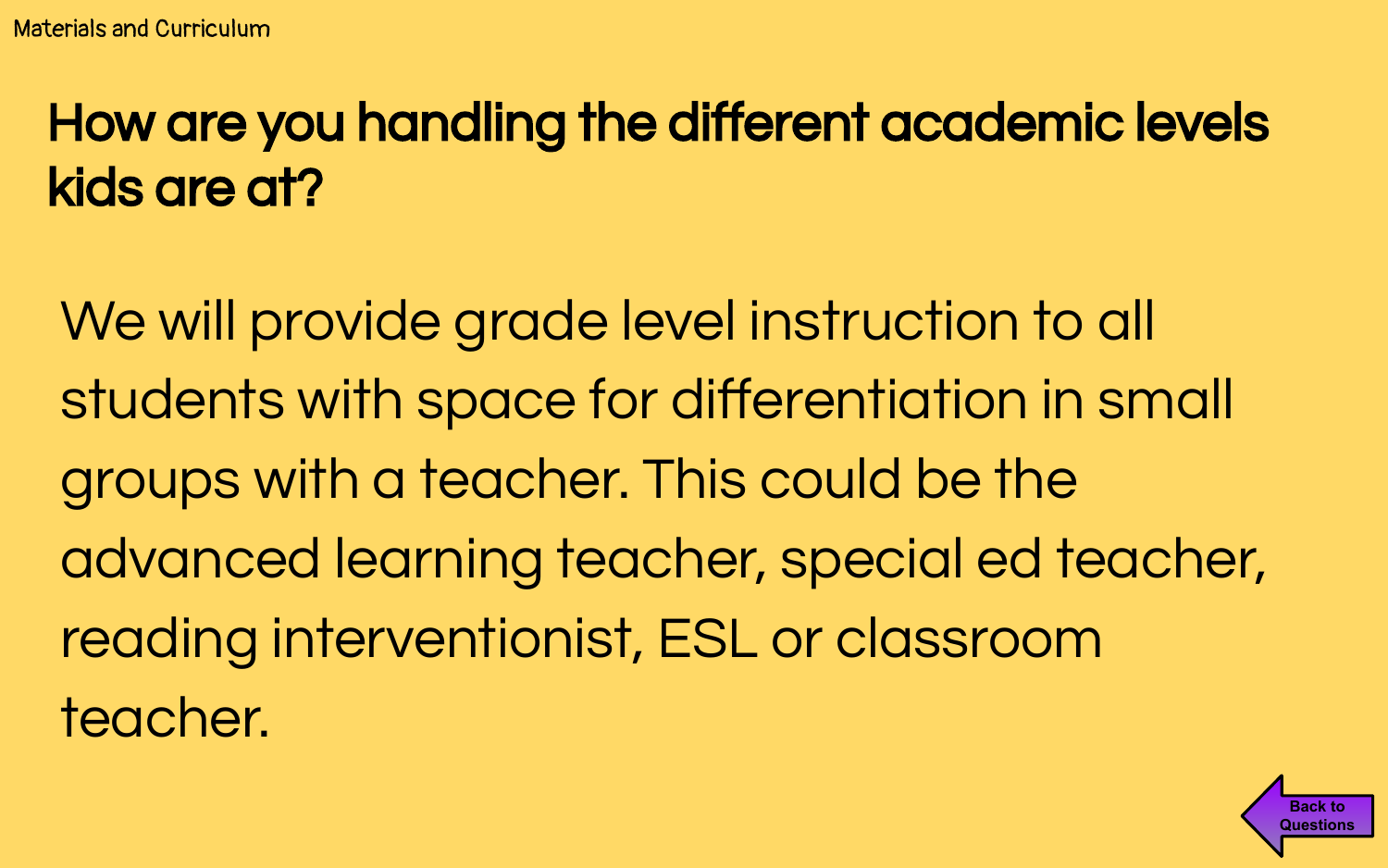# <span id="page-16-0"></span>What are the differences from spring?

There will be more expectations for participation, increased feedback and more synchronous (live) teaching each day. We will be more creative in fostering community virtually with students. We are working to ensure we are offering rigorous learning opportunities both on screen and off screen.

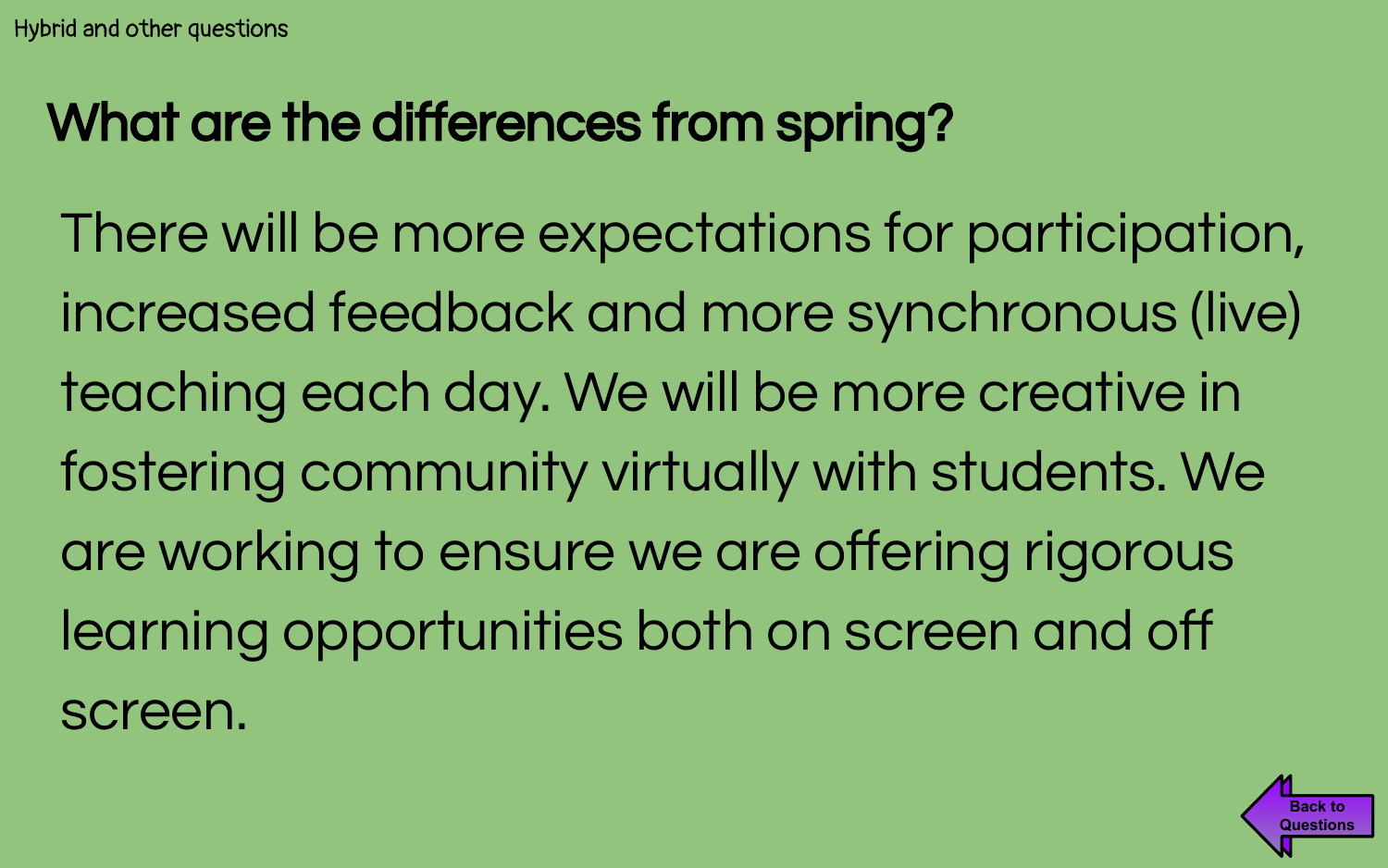# <span id="page-17-0"></span>How are you seeing first quarter evolve?

We plan to start with building community with staff, caregivers, and students. You can expect synchronous teaching in large and small groups as the quarter progresses. We will begin with teaching everyone to use "see saw" the platform we will be using this quarter to deliver our content. Teachers will also be assessing all students in literacy and math. **Back to [Questions](#page-0-0)**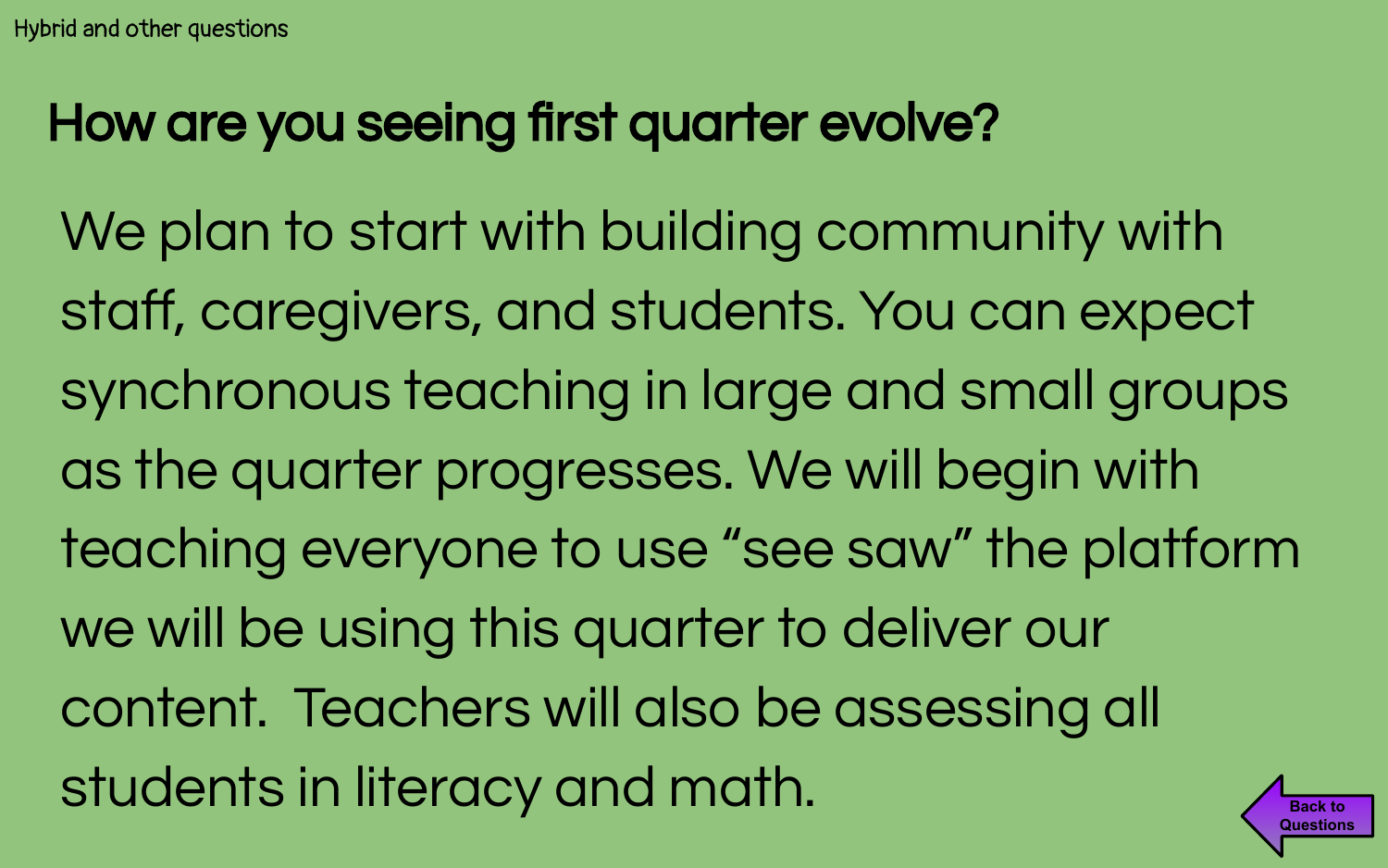# <span id="page-18-0"></span>Can you request families to be in the same group for hybrid?

Hybrid groups will be created later in the school year prior to our starting. They will be based on the oldest children in each family. MMSD will assign families a cohort based on computerized methods. We will work with families to the best of our ability to support childcare and at home learning needs.

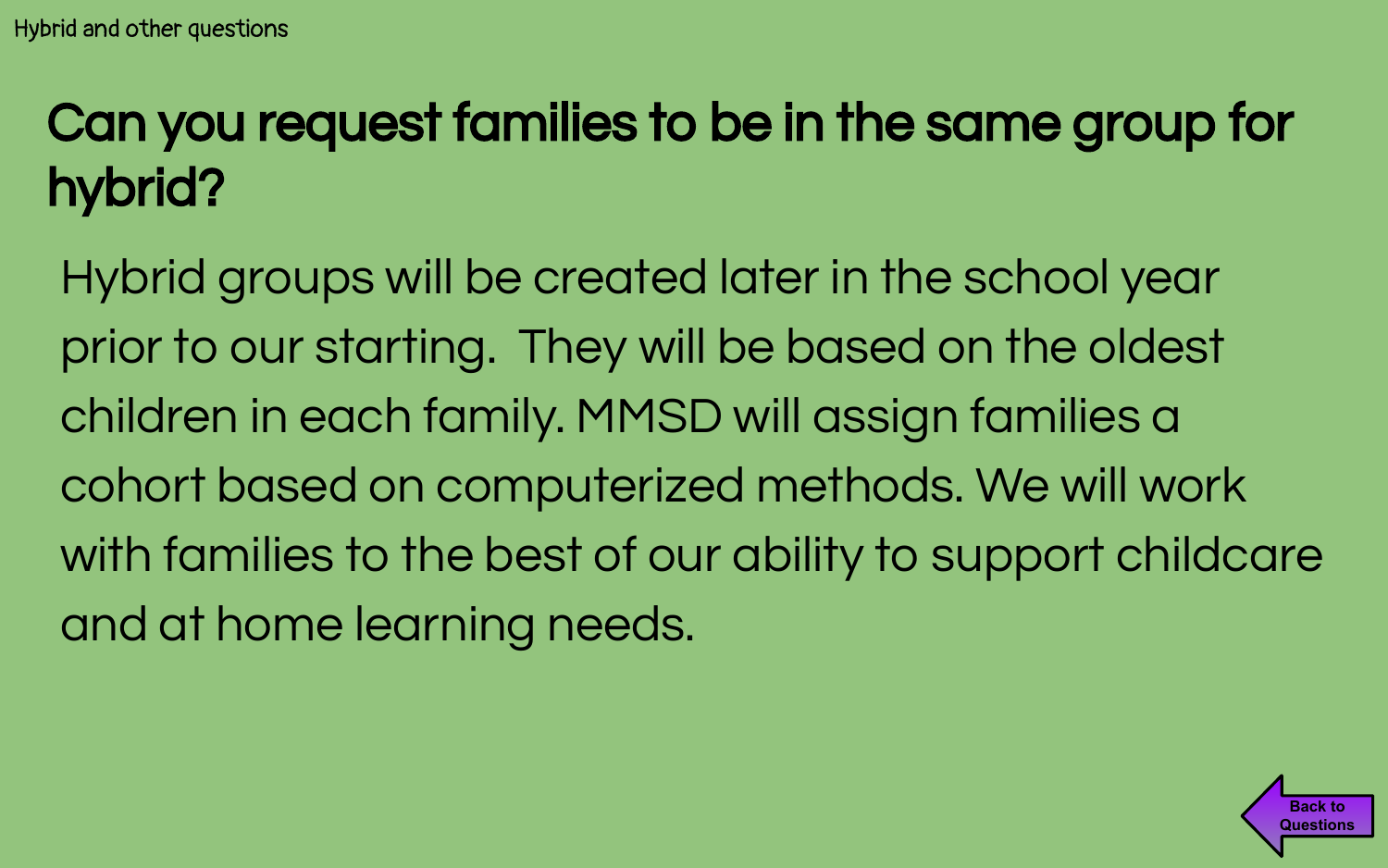# <span id="page-19-0"></span>Will siblings be in the same group if we go hybrid?

Yes, MMSD Enrollment will prioritize siblings so they can be in the same cohort during virtual learning.

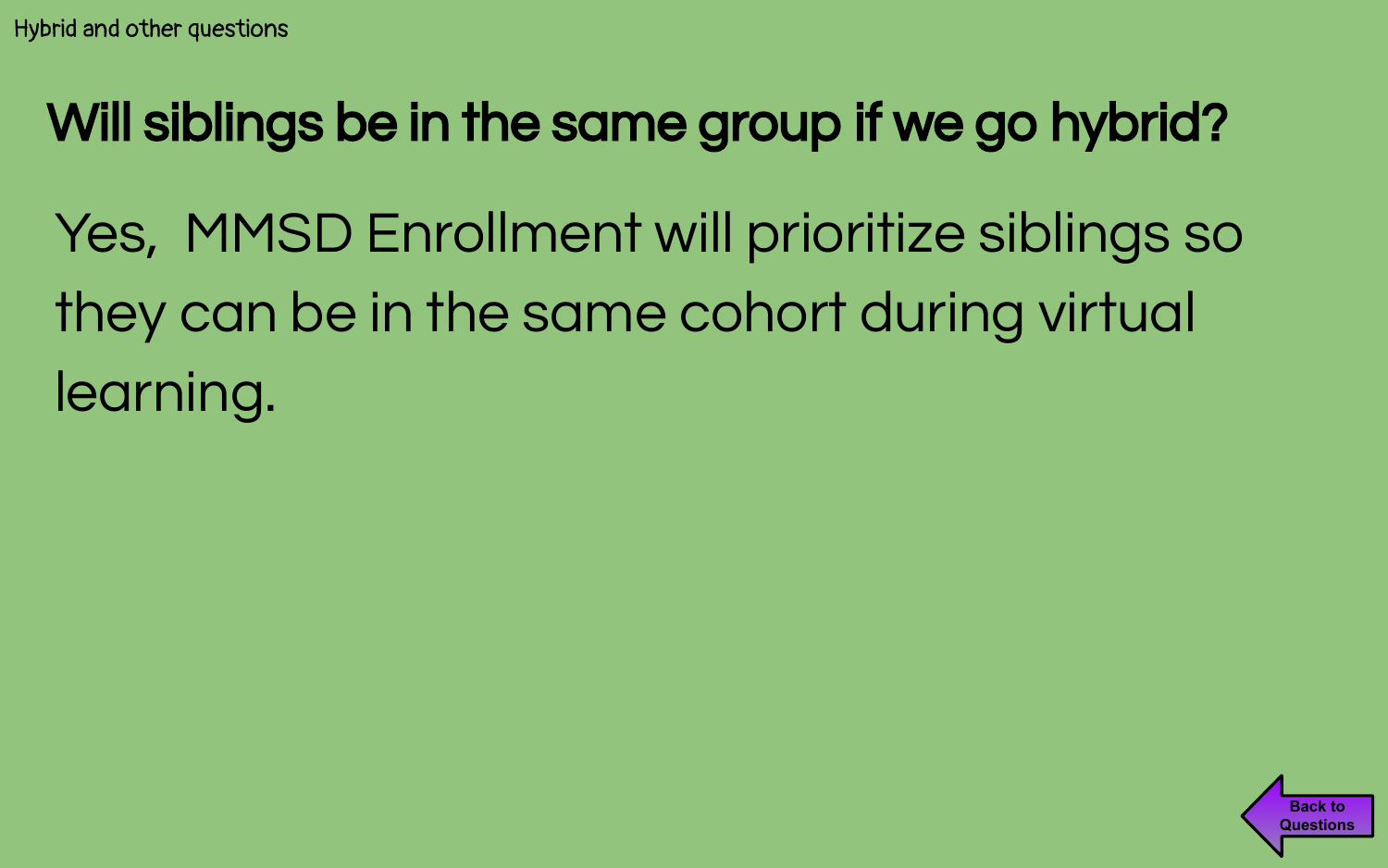# <span id="page-20-0"></span>Could we utilize outdoor spaces?

Yes Van Hise will work to use our wooded areas, gardens, small grass areas, and parts of the playground into learning spaces.

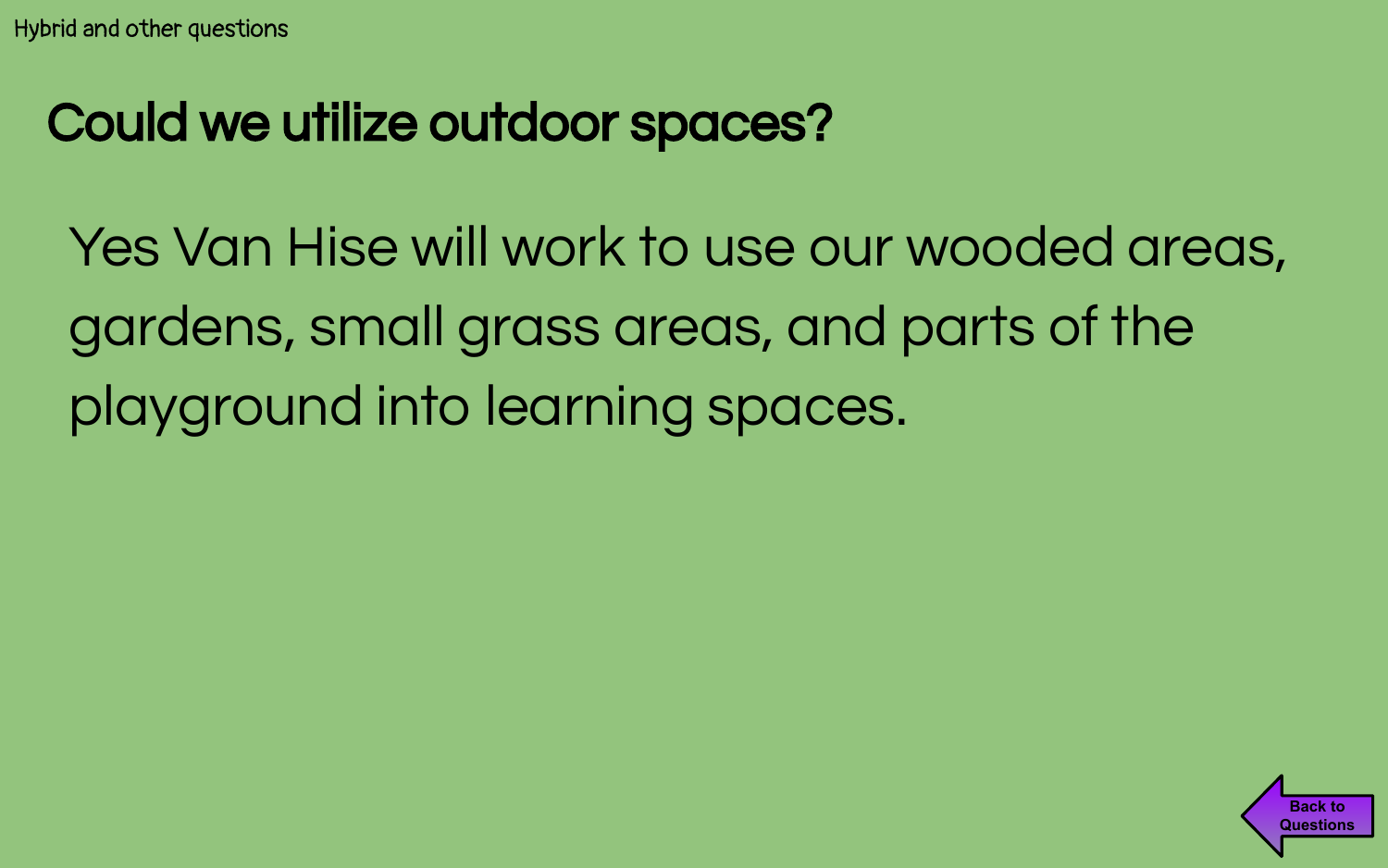## <span id="page-21-0"></span>How will families be updated each week?

Families can expect a newsletter from their classroom teacher with communication from specialists and other staff when appropriate.

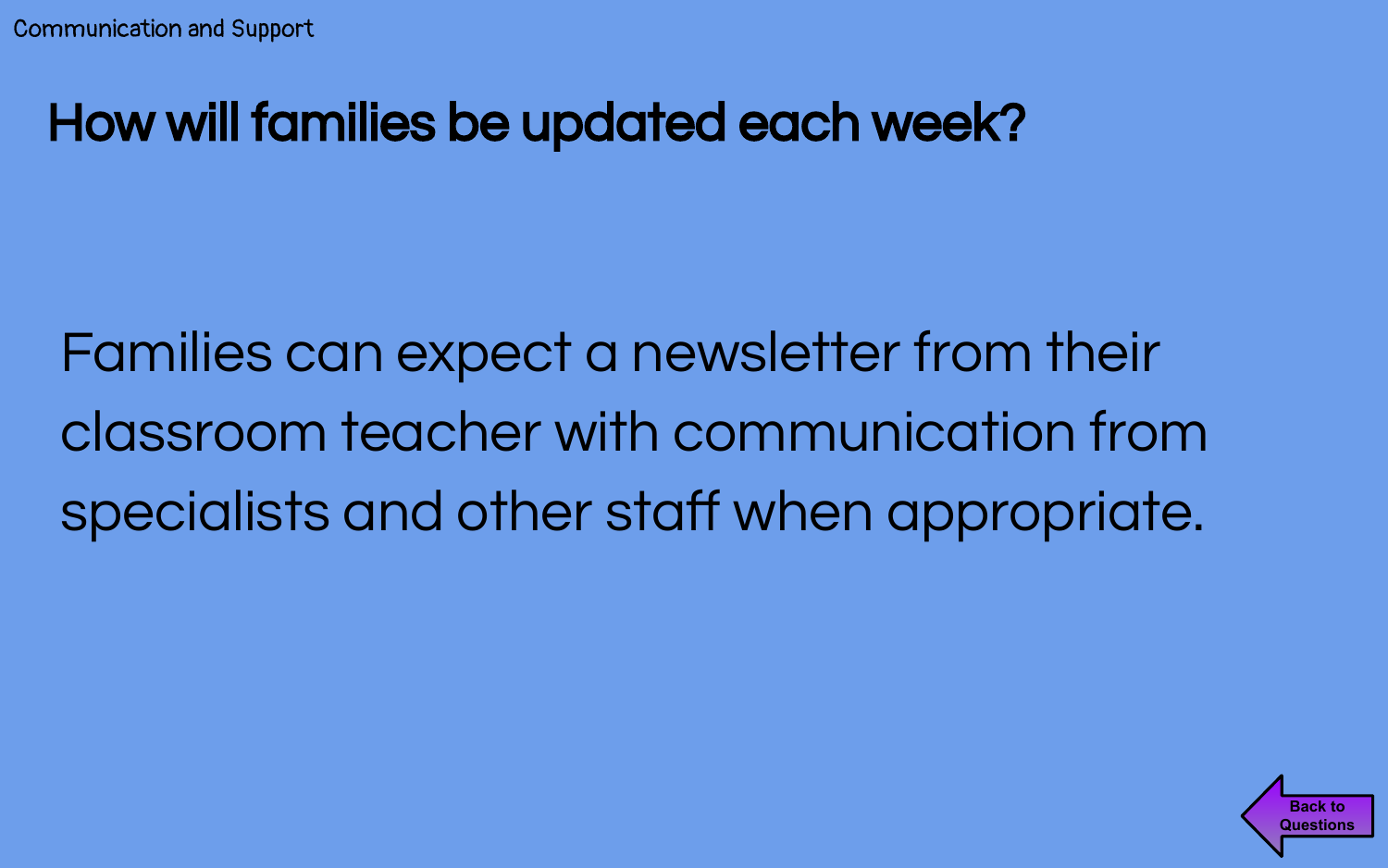#### <span id="page-22-0"></span>How can families connect? Can emails be shared?

Families will be able to connect via Seesaw, and we will be using room parents as a method to connect classroom families. We will also look into getting families contact information soon after enrollment.

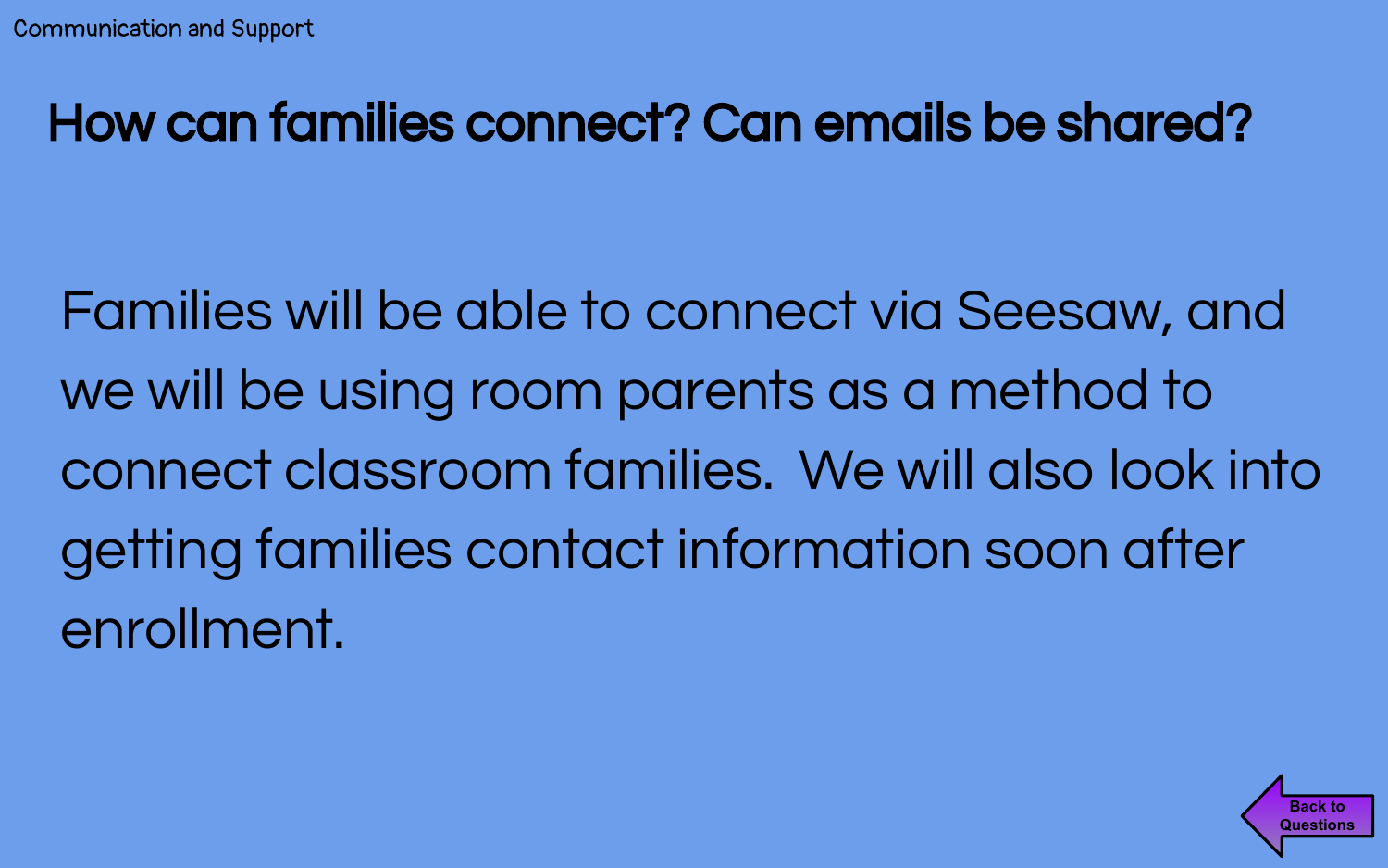# <span id="page-23-0"></span>Will we be getting any at home learning materials?

We are still waiting on information about at home learning materials. We are working with our PTO to develop a system to support delivering items to homes. We will be able to provide limited materials to support paper-pencil tasks at home in addition to learning on devices.

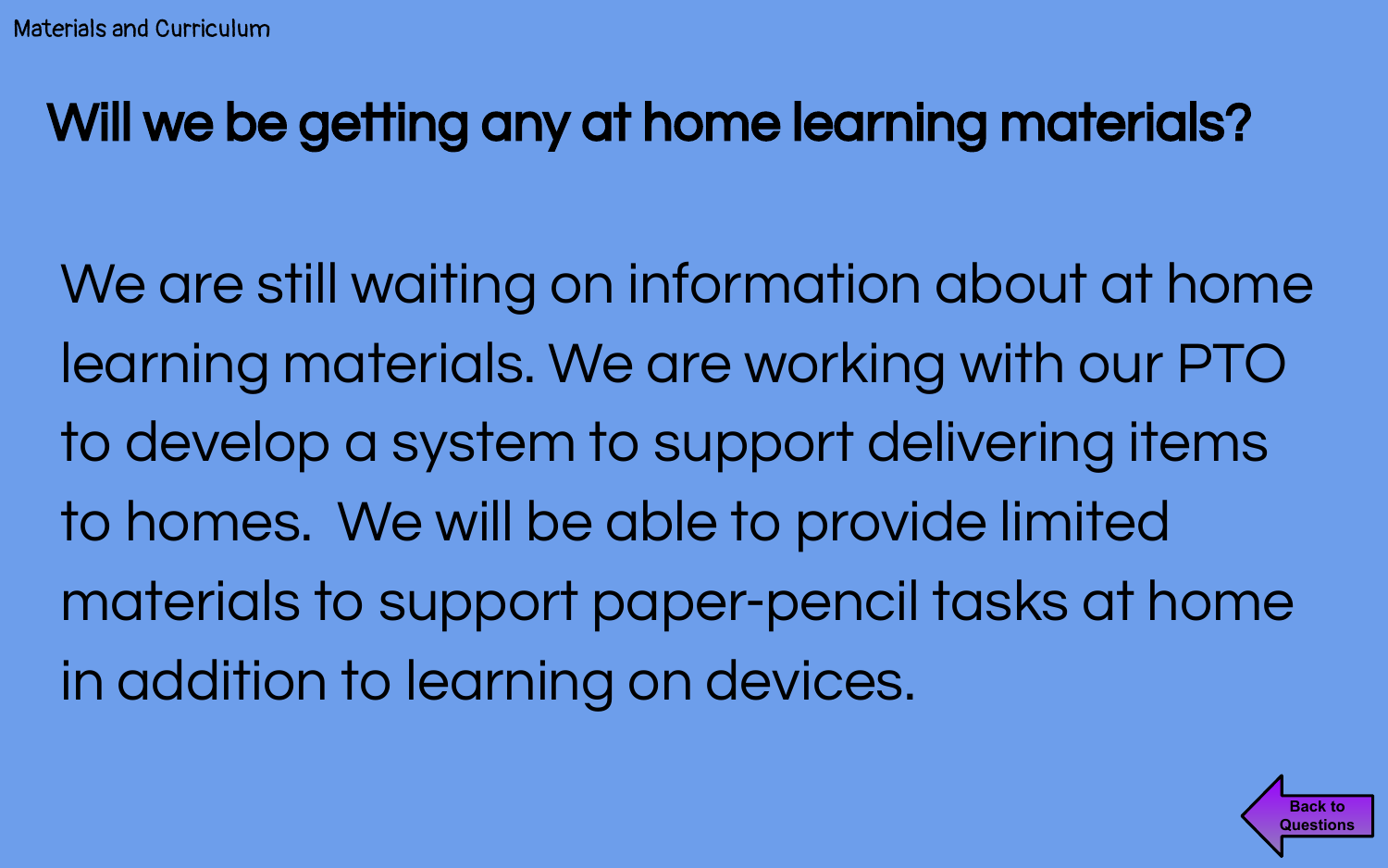#### <span id="page-24-0"></span>Can parents volunteer or run clubs?

As of now, no adults, outside of staff, will be allowed in the school building. We will continue to identify Room Parents to foster community, and will be sharing more about the role of room parents in an upcoming PTO and/or classroom newsletter.